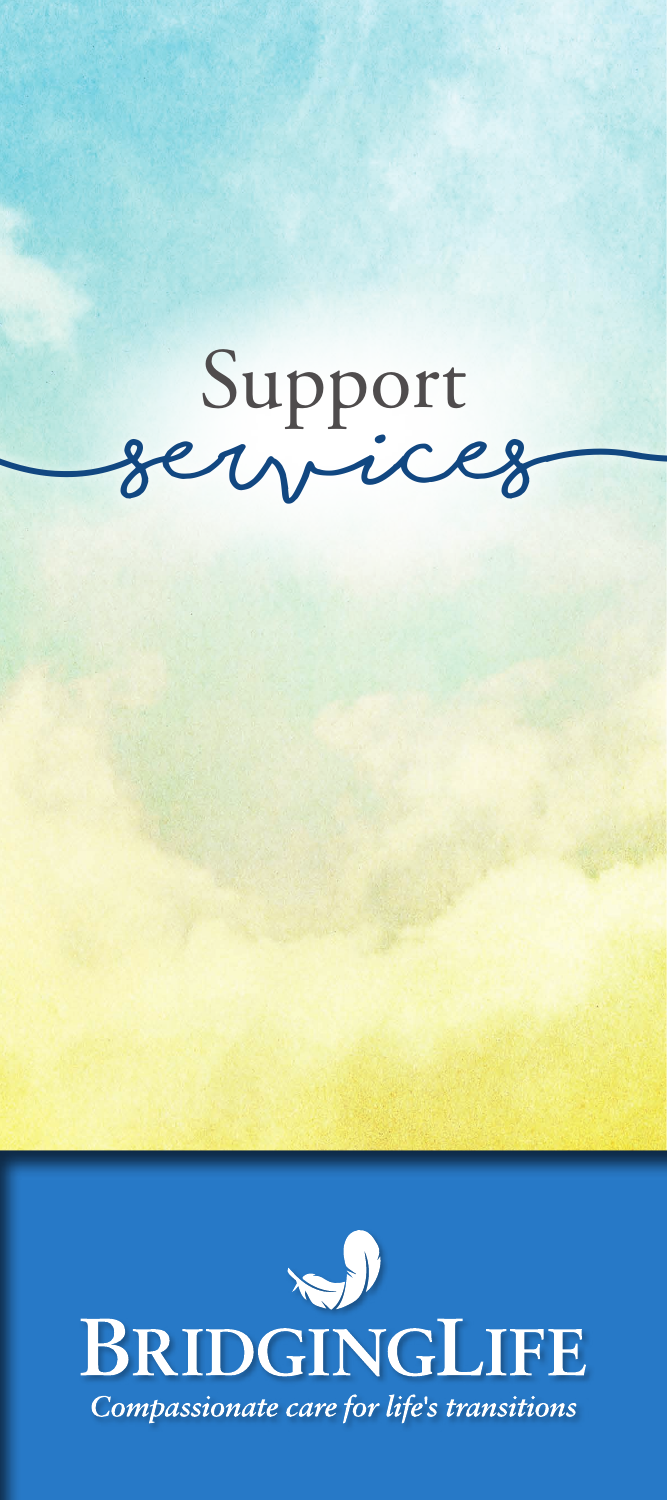

The team of professionals at BridgingLife (formerly Carroll Hospice) provide support, guidance and comfort at the end of life. Learn more about the team and how they work to ensure the quality of life for patients and their families.

#### Social Workers

The hospice social worker is available to support the patient, family and caregivers in a variety of ways. Upon admission or shortly after, the hospice social worker will meet with the patient, and family or caregivers as needed, to assist in developing a plan that meets the needs and supports the goals of the patient. Additionally, a team of social workers is available for weekend and after-hours support.

Hospice social workers are licensed to provide individual, couples and family counseling. People often face challenges during the end of life. Some of these may be:

- Loss of independence
- Anticipatory grief
- Caregiver fatigue
- Concern for the loved ones you are leaving behind

Social workers are also trained to help patients with advance care planning and end-of-life planning, such as:

- Completing advance directives for healthcare
- Decision-making related to funeral and cremation services
- Assisting with education about and access to community resources to supplement your hospice care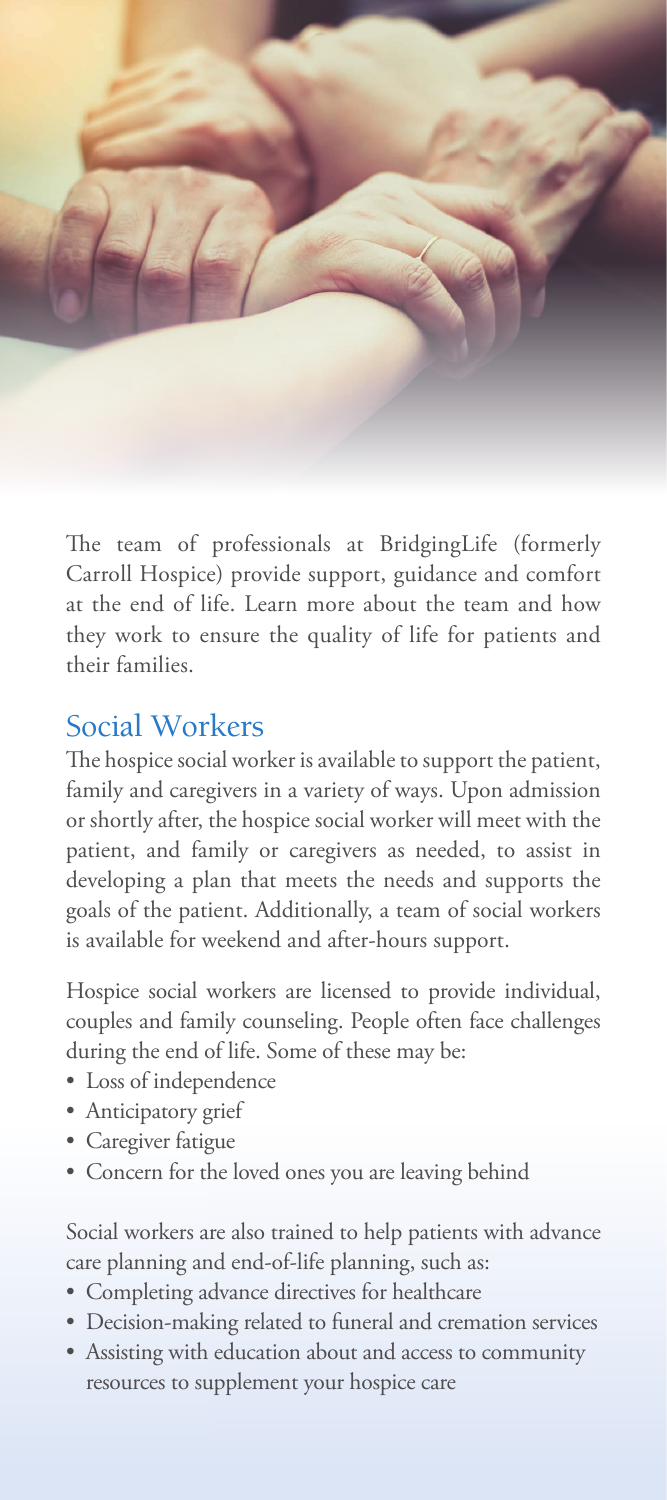## **Chaplains**

Hospice chaplains are trained to work with patients, families and caregivers of all faith backgrounds and beliefs, as well as those who do not identify with any particular belief system. The role of chaplain is to assess the effectiveness of the belief system of patients, families and caregivers, determining the impact this has on their lives today. Chaplains help tackle the tough questions of the meaning of life, what happens after death, and existential pain and suffering. The chaplains will help patients, families and caregivers explore ways to reduce stress, engage in self-care and add meaning to the final stage of life.

Chaplains are also available to assist in the following ways:

- Coordinate with local faith communities to bring in services specific to your faith
- Religious rites, services and prayer

## Child Life Specialist

BridgingLife understands the impact the loss of a loved one has on children. A certified child life specialist is available to help children and teens understand their loved one's illness, the dying process and assist them with their grief.

#### Grief Support

Support for the family does not end when a loved one dies. BridgingLife is committed to providing grief support for 13 months after a death to help family members cope with that difficult first year.

The McGinnis Bereavement Center in Dove House, BridgingLife's inpatient facility in Westminster, includes a library filled with resources on hospice and the grieving process, and materials are available for borrowing.

In addition, BridgingLife offers support services and grief support resources to families, friends and community members grieving the loss of a loved one. Skilled, caring and certified counselors lead the programs, assisted by trained volunteers in grief and loss.

**(learn more)**

Visit bridginglifecare.org to learn more about the support services available and to view the wide range of support groups offered to the public.